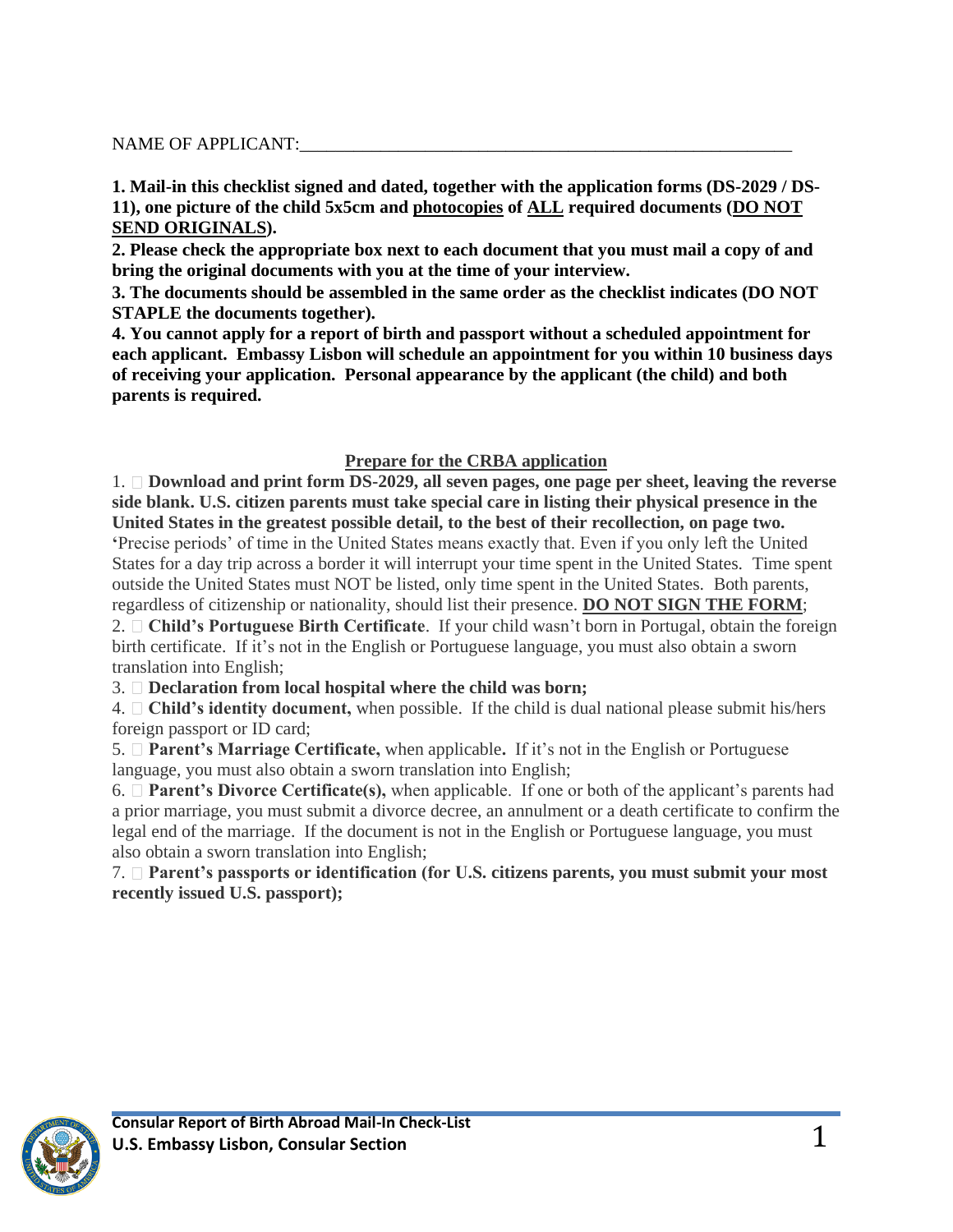# 8. **Proof of physical presence: Examples of Documentation**

- Academic transcripts
- Employment records
- Immigration records (please DO NOT photocopy your Certificate of Naturalization)
- U.S. passport stamps may be considered a part of the evidence submitted, but should not be the sole documentary evidence. Drivers' licenses do not constitute evidence of physical presence.

□ **Situation A:** Child was born in wedlock, out of two U.S. citizen parents: You must submit proof that at least one of you was a resident of the United States at any time prior to the birth of the child; □ **Situation B:** Child was born in wedlock, out of a U.S. citizen parent and a non-U.S. citizen parent: You must submit proof that the U.S. citizen parent was physically present, prior to the birth of the child, for a cumulative total of five years, from which two must have been after the age of 14; □ **Situation C:** Child was born out of wedlock, out of two U.S. citizen parents: If the claim is through the father  $\Box$  you must submit evidence as per Situation A. If the claim is through the mother please submit evidence as per Situation D;

□ **Situation D:** Child was born out of wedlock, out of a U.S. citizen mother and a non-U.S. citizen father: If the child was born on or before June 11, 2017,  $\Box$  you must submit proof that the U.S. citizen mother was physically present, prior to the birth of the child, for an uninterrupted period of 365 days, 1 year. If the child was born on or after June 12, 2017  $\Box$ , you must submit evidence as per Situation B;

**Situation E:** Child was born out of wedlock, out of a U.S. citizen father and a non-U.S. citizen mother: You must submit evidence as per situation B. Read but do not fill out or sign the statement in Section B on page 3 of the DS-2029 form.

9.  $\Box$  Make clearly legible black and white photo copies of ALL documents, including the biographical information pages of your passports.

## **Prepare for the first passport application**

(If you do not wish to apply for the passport at the moment, please ignore this section)

1. **Download and print form DS-11:** first passport application, printed on two sheets of paper leaving the reverse page blank. Send only the actual form, not the instructions pages. Fill out the form on behalf of your child. **DO NOT SIGN THE FORM**;

2. **Obtain one U.S. size passport photo of your child**: 2″x2″ (5cm x 5cm), with white background as per State Department photo guidance. Attach the photo to the DS-11 form;

3. **Child's identity document,** when possible. If the child is dual national please submit his/hers foreign passport or ID card;

4. **Parent's passports or identification (for U.S. citizens parents, you must submit your most recently issued U.S. passport);**

 $5. \Box$  Make clearly legible black and white photo copies of ALL documents, including the biographical information pages of your passports.